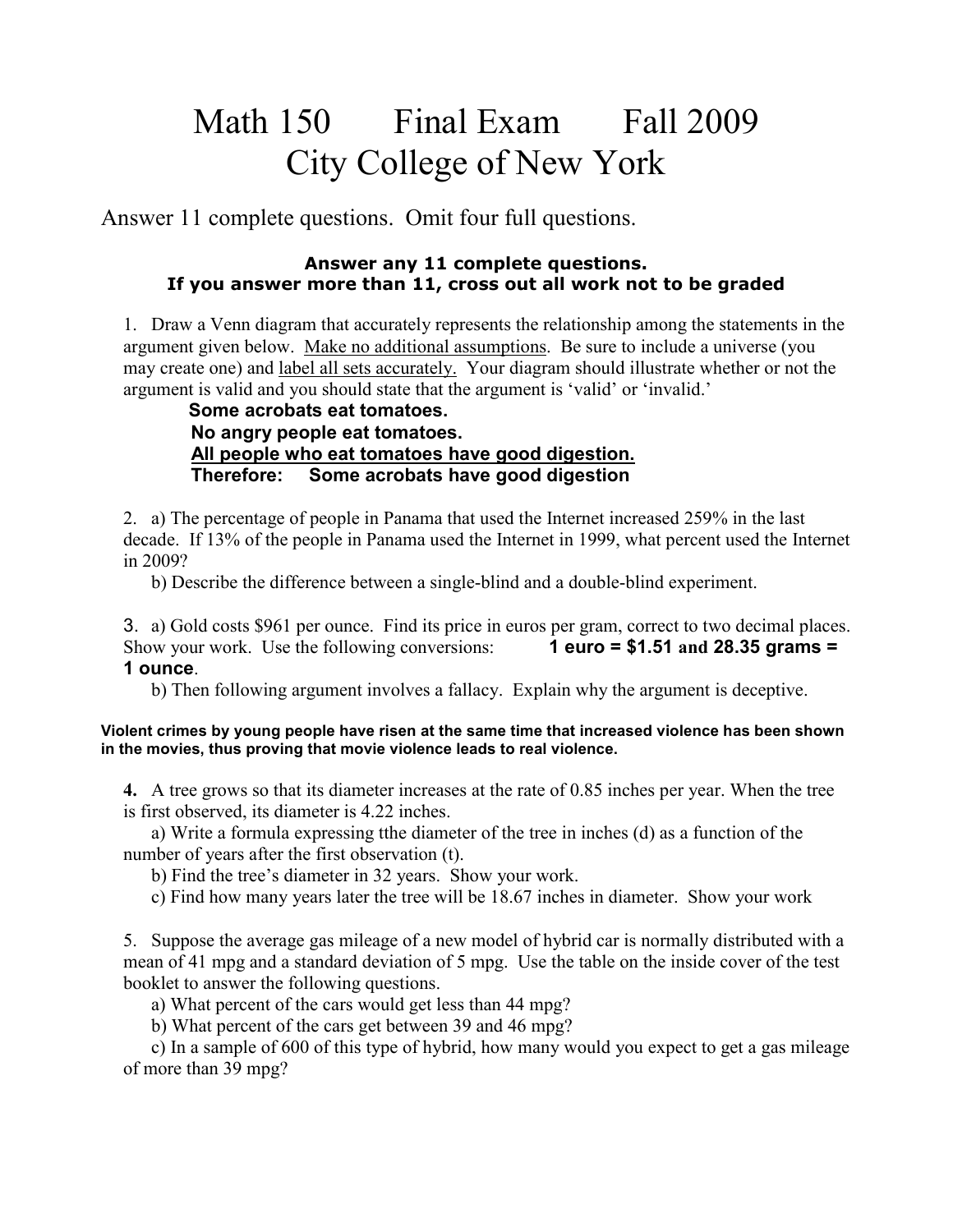**6.** Draw an appropriate graph, labeled appropriately and completely, to illustrate the following data showing the number of students of each sex graduating college in the U.S. in three different years.

| Year            | 1960 | 1980 | 2000 |
|-----------------|------|------|------|
| Number of women | 10   | 480  | 730  |
| (in thousands)  |      |      |      |
| Number of men   | 250  | 520  | 650  |
| (in thousands)  |      |      |      |

7. A focus group to test a new toy consists of fourteen children with the following distribution of ages in years:

3, 4, 4, 5, 5, 5, 5, 6, 6, 6, 7, 7, 8, 9

a) Find the mean median and mode of the data.

b) Find the five number summary and draw a boxplot of the data.

8. a) Discuss a possible source of bias from the description of each of the following:

i) A maker of medical imaging equipment does a study to determine if using a medical imaging machine improves the survival rate of people with a certain kind of cancer.

ii) A poll by Gallup wishes to determine whether or not people in this country favor a public option for healthcare and asks a random sample of the U.S. population the question: "Do you want higher taxes in order to support a public option in healthcare?"

 b) A map states that 1.5 centimeters on the map represents an actual distance on the ground of 60 kilometers. Find the scale ratio of the map as the ratio of two whole numbers in simplest form.

9. a) The floor of a dollhouse measures 20.0 inches by 2.00 feet. Find the area of the floor of the dollhouse in square centimeters to the nearest unit.

 Use the following conversions: **2.54 centimeters = 1 inch and 12 inches = 1 foot.**

b) Name and describe two different sampling methods.

10. a) A survey of 150 people who say they exercise finds 88 people exercise outside, 100 people go to a gym and 70 people both go to a gym and exercise outside. Draw a labeled Venn diagram using this data, filling in the appropriate numbers and find the number of people in the survey who neither exercise outside nor go to a gym.

 b) There are 6.692 billion people in the world of which 1.306 billion live in China. What percent of the world's population lives in China (correct to three decimal places?)

11. a) A patient in a hospital is given the drug Salbutamol. The drug is eliminated from the body exponentially, with the amount decreasing at about 8% per hour. If the initial dose is 2.25 milligrams, how much of the drug remains after 7 hours (correct to two decimal places?)